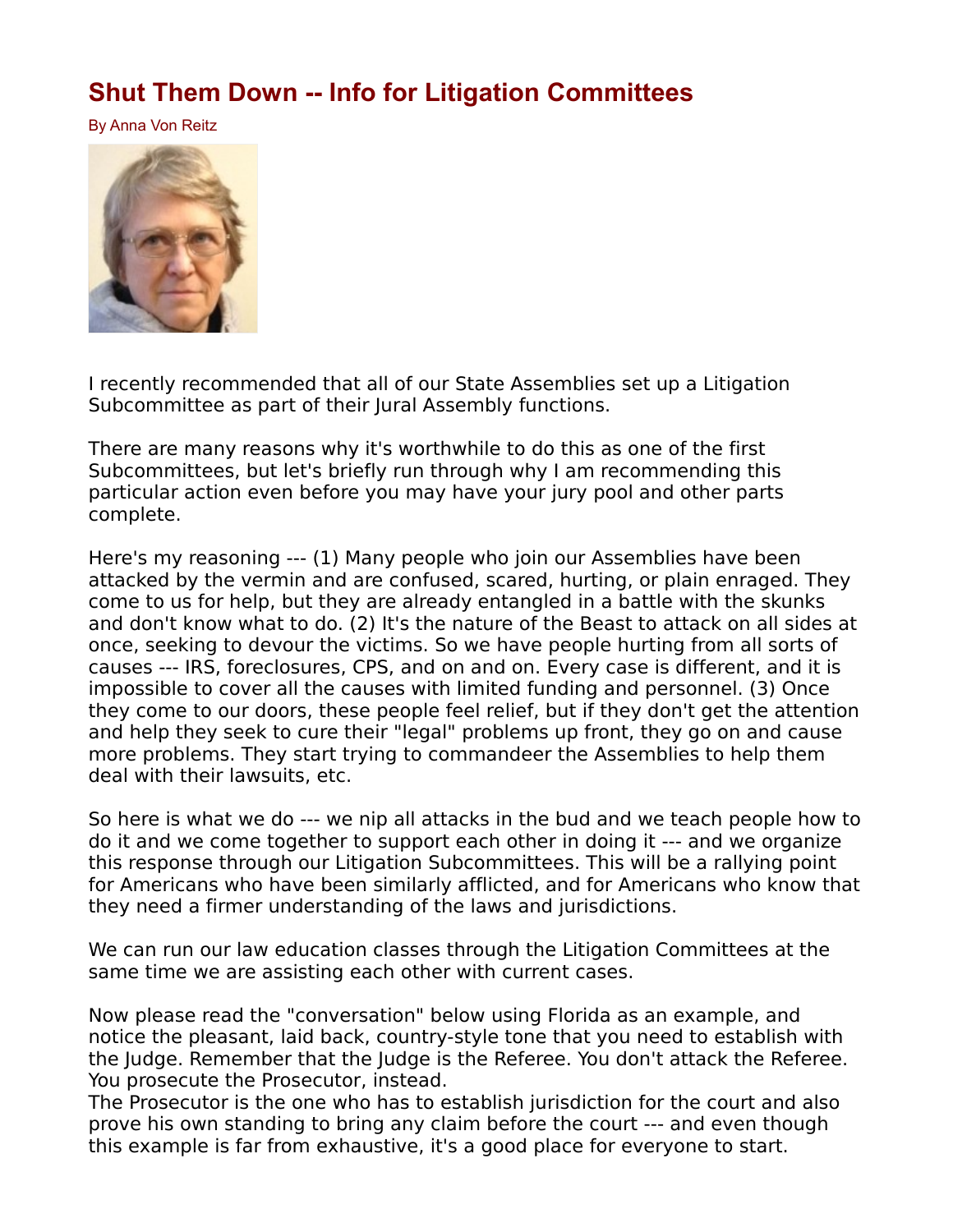At your first hearing, you say something like, "I am sorry, Judge (whatever their name is). We all don't seem to be communicating very well, and I am sorry about that. I am not trying to be misunderstood or hard to understand. I object to what this man, the Prosecutor, is presuming about me and I accordingly wish for a hearing of the facts and evidence beginning with discovery of who this man, Mr. Prosecutor, is, and the capacity in which he is acting, because I understand this much --- he has to prove the jurisdiction of the court over both subject matter and my person, and he has to prove his standing to bring any claim against me.

So can we just start over and establish the nature of the claim and the parties? Because I am challenging the prosecutor and his ability to invoke the jurisdiction of the court. (This is your counterclaim and denial of jurisdiction.)

I don't believe that the prosecutor is acting as a Public Officer in any public office related to me and my activities, so I would like to see his license to practice law in this country --- not a guild card, not a green card -- an actual license issued by any level of my American Government. Mr. Prosecutor, do you have such a license enabling you to address me?

[He won't have one.]

Well, if you don't have a license, and you still claim to be acting in a Public Office related to me, do you have a bond and an Oath of Office, as required to be an American Public Official? If so, I'd like to see your Bond and Oath of Office. [He won't have either.]

Now, I understand that you are working for the State of Florida, and I further understand that the State of Florida is an incorporated entity that is listed on the New York Stock Exchange and that it has the Dunn and Bradstreet Number 004078374. [You can find these DUNS numbers in the Appendix of "You Know Something is Wrong When....An American Affidavit of Probable Cause".]

So, Mr. Prosecutor, when you come to court representing an incorporated entity, you are required to have the corporation's charter in your hand, and I would like to see it, please? And if you are not representing the State of Florida or are representing other entities or are representing multiple incorporated entities besides the State of Florida, I would like to examine those charter documents, too. [He won't have anything to show.]

Okay, well, without any valid proof I or the court can see, you are claiming to represent the State of Florida. Mr. Prosecutor, and I need to see some proof of your relationship with the State of Florida and any other entities you are representing here as plaintiffs, so please produce proof that you have a contract with the plaintiffs allowing you to represent them? I need something that has the official State of Florida seal on it.

Now, if you are representing the State of Florida, I assume you have a Business License and a Personal Liability Bond to ensure your Performance--- may I see those, please?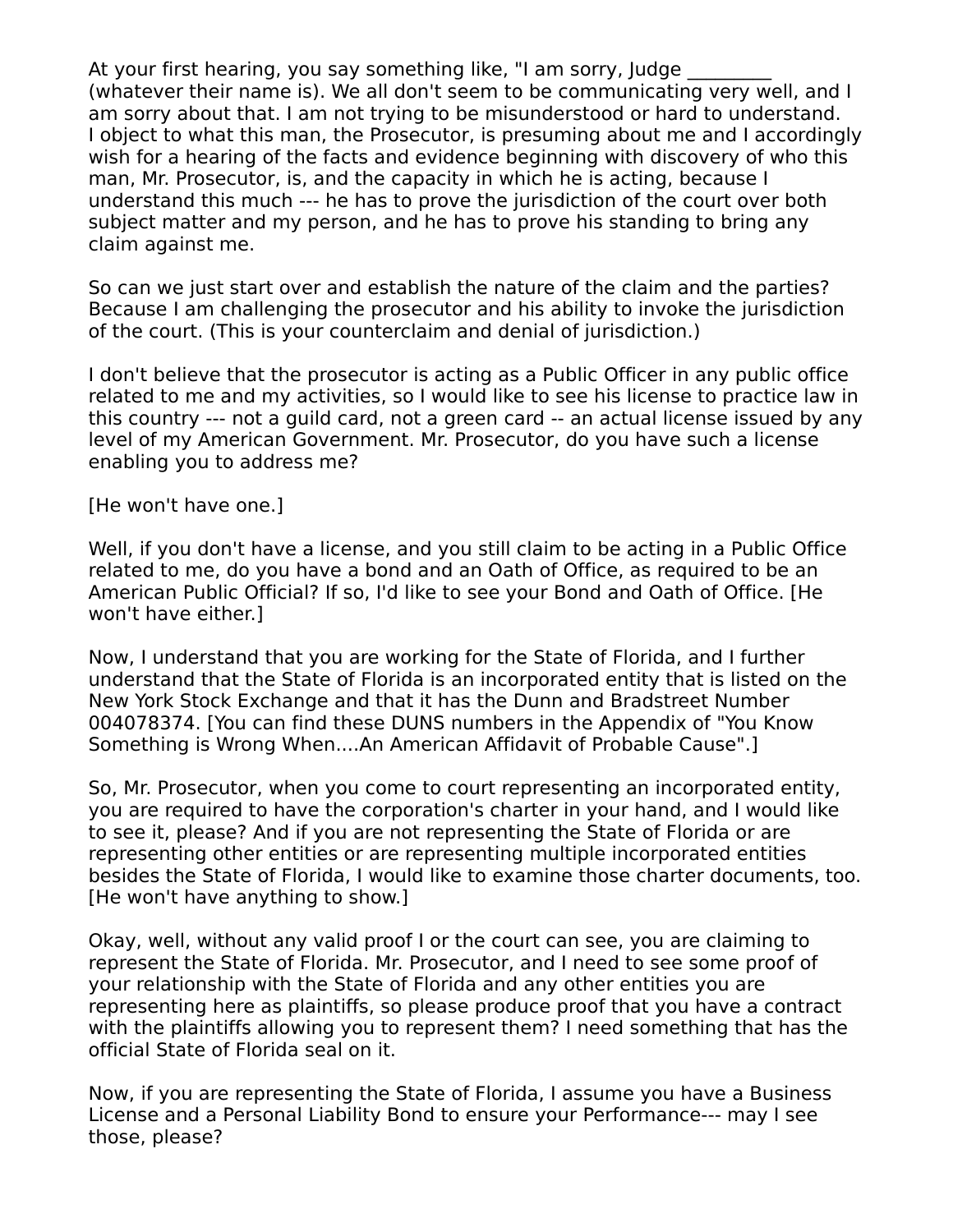If we assume, and at this point, that's assuming a lot, that you are enabled and entitled to represent the State of Florida, you are representing a franchise organization that is a federated state ---- and that means that you need to have a Foreign Agents Registration on file. May I see proof of your registration as a Foreign Agent with respect to Florida and its people?

Ok, well, Mr. Prosecutor, we're not doing so good here proving that you have the standing to invoke any court in Florida, but nonetheless, just to be on the safe side, I need to give you and the Clerk and the Judge and the Court fair notice of my Foreign Sovereign status under the Foreign Sovereign Immunity Act. Many people wonder about the meaning of that Act, and you may be one of them, so I will just observe to you that it is Federal Law under the United States Code that requires me to tell you outright that I am a Foreign Sovereign with respect to you, because I am a Floridian and I live in Florida, which is a foreign jurisdiction with respect to the State of Florida, where you and this court reside.

Now, Mr. Prosecutor, do you have a wet, blue ink signature of mine and Witnesses that I signed it, and established a contract between myself and the State of Florida, that you are using as the basis of your complaint?

[He won't have anything. If he refers to The Constitution of the State of Florida, you remind him, "But I, Mr. Prosecutor, live in Florida, not the State of Florida. Are you confused on that point?" If so, you tell him, "Well, the Florida where I live is three dimensional and has physical borders and rocks and trees and rivers. The State of Florida is what they call an incomplete state --- it only exists on paper as an incorporated entity. The Constitution of the State of Florida has nothing to do with me. I haven't signed it and haven't even read it, because it's a foreign service contract.]

Nobody actually lives in the State of Florida, which is part of the problem here. In order for me to have anything to do with the State of Florida, I'd have to be an elected official or officer or a dependent of the State of Florida corporation, and I am notably not any such person. I am a living, native Floridian, with no office of personhood or dependency related to the State of Florida, however styled.

So I am a bit perplexed, and wondering who or what you have mistaken me for? And why? Isn't it apparent who I am? And what I am? Do I need to show you the record of my political status as a Floridian? Or otherwise prove to you my membership in The Florida Assembly? I have proof on the public record, I just wasn't able to bring it with me today.

Mr. Prosecutor, I don't feel that you have demonstrated any contract with me, nor any contract with the State of Florida enabling you to do or say much of anything in this courtroom. You shouldn't be addressing me and making assumptions about me and my political status, and you shouldn't be attempting to subject me to laws that don't apply to me. I stand under the Public Law, not any private law, and I believe that I have made that abundantly clear today.

May I have your agreement that you have failed the good faith and competency tests and are not able to establish either subject matter or in personam jurisdiction for this court? [He will most likely stand silent.]